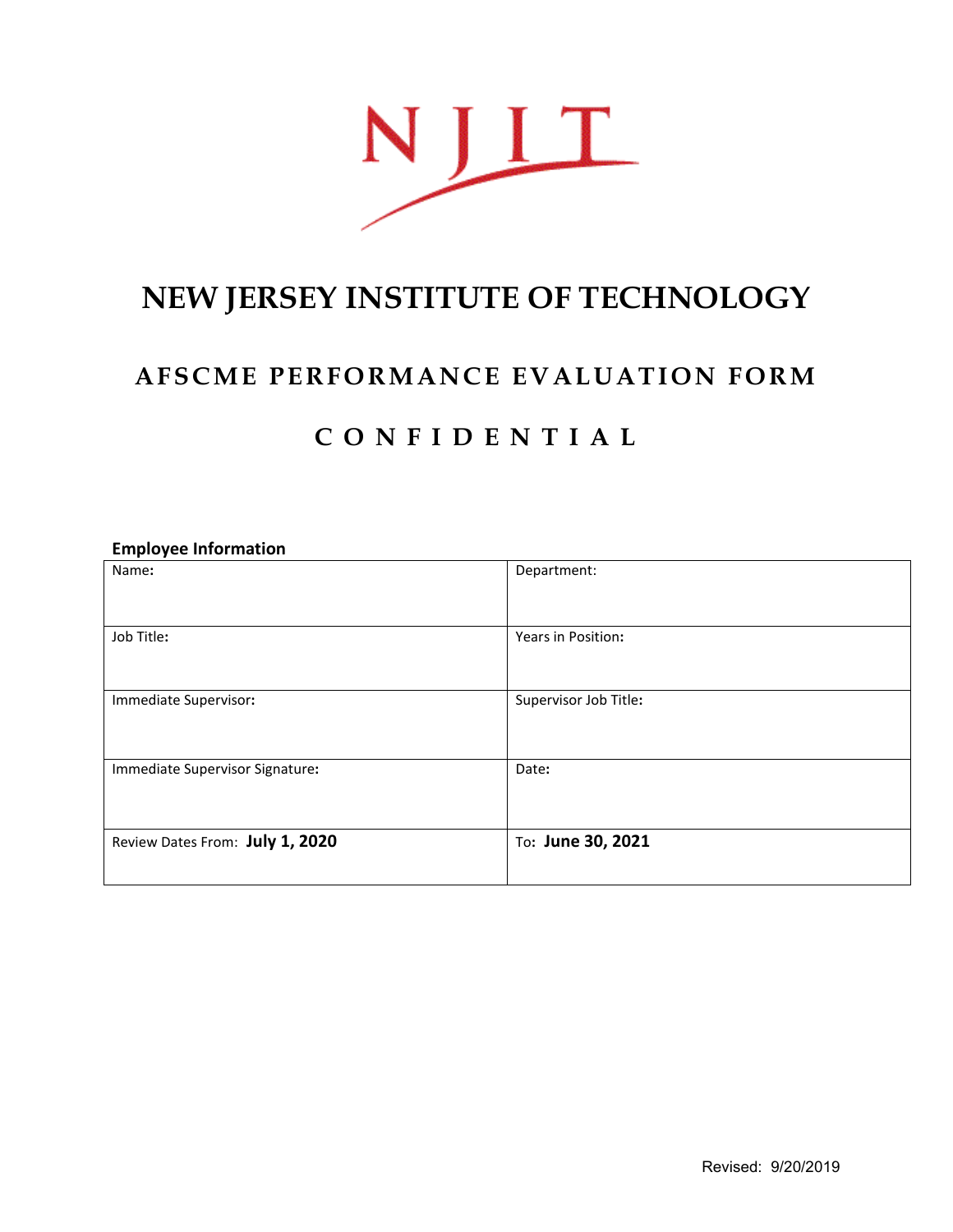| Customer Focus/Service Oriented: Maintains attention to customers' needs. Takes personal responsibility for<br>continuously raising the standard of customer service.                                                                                                                                                                                                        |    |           |                                                                                                                                                                                                                                |  |
|------------------------------------------------------------------------------------------------------------------------------------------------------------------------------------------------------------------------------------------------------------------------------------------------------------------------------------------------------------------------------|----|-----------|--------------------------------------------------------------------------------------------------------------------------------------------------------------------------------------------------------------------------------|--|
| Rating (circle one):                                                                                                                                                                                                                                                                                                                                                         | EE | <b>ME</b> | DE                                                                                                                                                                                                                             |  |
|                                                                                                                                                                                                                                                                                                                                                                              |    |           |                                                                                                                                                                                                                                |  |
| Initiative/Flexibility: Identifies a problem, obstacle or opportunity and takes action to address current or future<br>problems or opportunities, within the scope of position as authorized.                                                                                                                                                                                |    |           |                                                                                                                                                                                                                                |  |
| Rating (circle one):                                                                                                                                                                                                                                                                                                                                                         | EE | <b>ME</b> | DE                                                                                                                                                                                                                             |  |
|                                                                                                                                                                                                                                                                                                                                                                              |    |           |                                                                                                                                                                                                                                |  |
|                                                                                                                                                                                                                                                                                                                                                                              |    |           | Problem Solving: Understands a situation by breaking it into smaller pieces and solving it in a step-by-step method.<br>Commits to actions after identifying alternative methods based on logical assumptions and information. |  |
| Rating (circle one):                                                                                                                                                                                                                                                                                                                                                         | EE | <b>ME</b> | DE                                                                                                                                                                                                                             |  |
|                                                                                                                                                                                                                                                                                                                                                                              |    |           |                                                                                                                                                                                                                                |  |
| Attendance: Punctual in arriving at work, in responding to regular duties and in responding to unexpected<br>circumstances, as well as accountable for their whereabouts at all times while on shift. Remains free from disciplinary<br>action for excessive or patterned abuse of sick leave.                                                                               |    |           |                                                                                                                                                                                                                                |  |
| Rating (circle one):                                                                                                                                                                                                                                                                                                                                                         | EE | <b>ME</b> | <b>DE</b>                                                                                                                                                                                                                      |  |
|                                                                                                                                                                                                                                                                                                                                                                              |    |           |                                                                                                                                                                                                                                |  |
| Appearance: Uniforms maintained in excellent condition. Uniform attire including safety shoes and outerwear are<br>worn in appropriate manner. Presents himself/herself, without deviation, in a ready, alert, neat, properly groomed<br>and fully uniformed manner at all times.                                                                                            |    |           |                                                                                                                                                                                                                                |  |
| Rating (circle one):                                                                                                                                                                                                                                                                                                                                                         | EE | <b>ME</b> | <b>DE</b>                                                                                                                                                                                                                      |  |
|                                                                                                                                                                                                                                                                                                                                                                              |    |           |                                                                                                                                                                                                                                |  |
| Persistence/Tenacity: Works systematically and tirelessly to meet or exceed inherent and stated goals and standards<br>for the position, department and university initiatives. Perseveres after meeting difficult challenges or significant<br>obstacles. Exhibits professional stamina while striving to meet, exceed and master objectives over a long period of<br>time. |    |           |                                                                                                                                                                                                                                |  |
| Rating (circle one):                                                                                                                                                                                                                                                                                                                                                         | EE | ME        | DE                                                                                                                                                                                                                             |  |
|                                                                                                                                                                                                                                                                                                                                                                              |    |           |                                                                                                                                                                                                                                |  |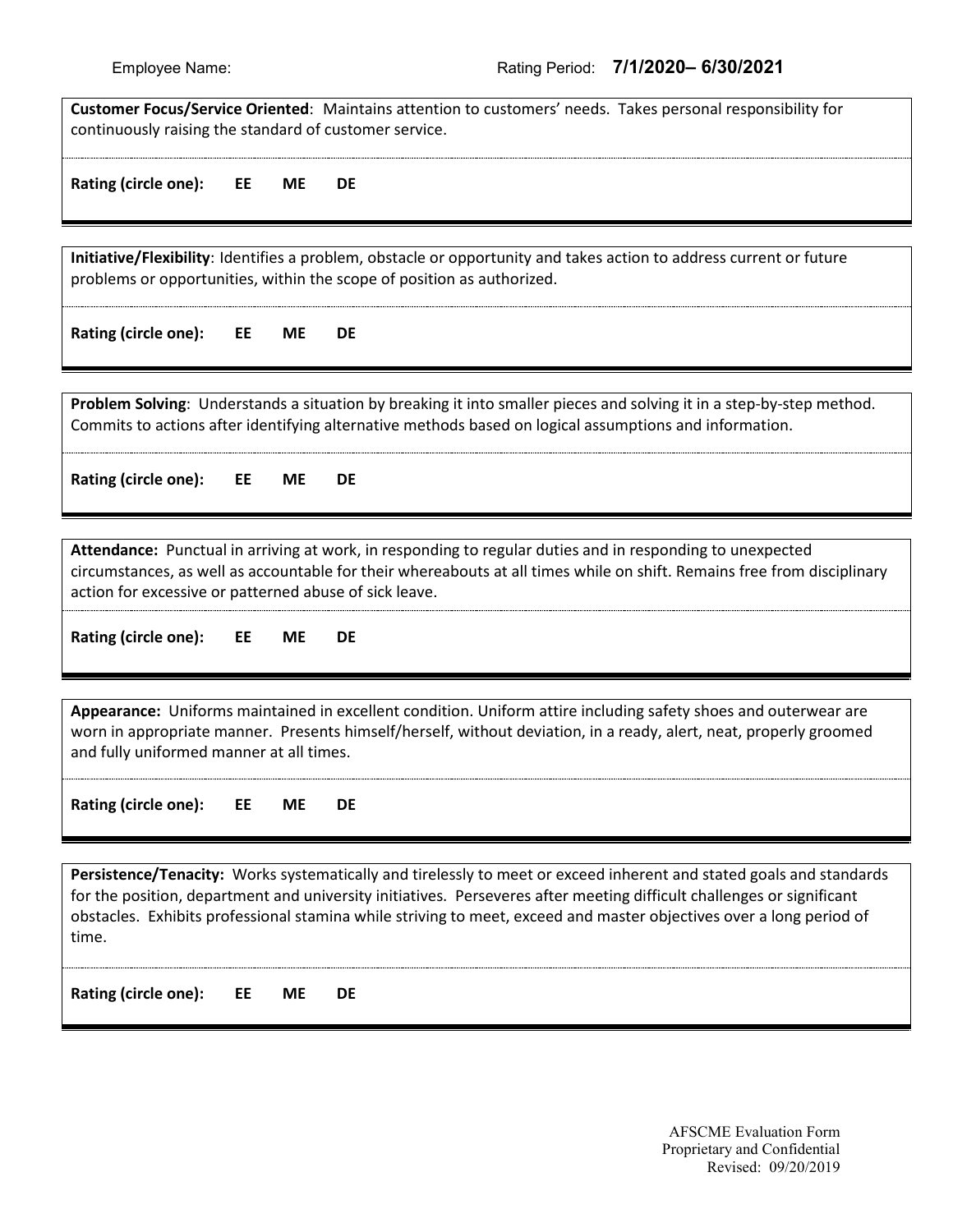| Absence of Discipline: Remains free from any disciplinary action.                                                                                                                                                                                                                                                                                                                                  |           |           |  |
|----------------------------------------------------------------------------------------------------------------------------------------------------------------------------------------------------------------------------------------------------------------------------------------------------------------------------------------------------------------------------------------------------|-----------|-----------|--|
| Rating (circle one):<br>EE                                                                                                                                                                                                                                                                                                                                                                         | <b>ME</b> | DE        |  |
| Honesty and Integrity: Acts in accordance with all university and department policies, procedures and expectations.<br>Acts in an honest and ethical manner. Keeps commitments and acknowledges their mistakes. Will not compromise<br>one's responsibility to place the best interests of the department and university over personal gain.                                                       |           |           |  |
| Rating (circle one):<br>EE                                                                                                                                                                                                                                                                                                                                                                         | <b>ME</b> | DE        |  |
| Quality Assurance/ Attention to Detail: Accomplishes tasks through concern for all areas and details involved, no<br>matter how small. Shows concern for all the quality aspects of the job. Accurately checks work and tasks and follows<br>up in a timely manner with appropriate persons. Has the desire to see things accomplished logically, clearly with<br>quality and attention to detail. |           |           |  |
| Rating (circle one):<br>EE                                                                                                                                                                                                                                                                                                                                                                         | <b>ME</b> | DE        |  |
| Teamwork and Collaboration: Works cooperatively with others to complete assignments efficiently and effectively.                                                                                                                                                                                                                                                                                   |           |           |  |
| Rating (circle one):<br>EE                                                                                                                                                                                                                                                                                                                                                                         | <b>ME</b> | DE        |  |
| Professionalism: Conducts oneself at all times in a professional, committed, personable and customer oriented<br>manner demonstrating respect for the position, fellow colleagues, department integrity and the university's best<br>interest.                                                                                                                                                     |           |           |  |
| Rating (circle one):<br>EE                                                                                                                                                                                                                                                                                                                                                                         | ME        | DE        |  |
| Communications: Communicates effectively verbally and in writing. Strives to share information and understand<br>other's perspectives. Keep's supervisor and all necessary parties well informed.                                                                                                                                                                                                  |           |           |  |
| Rating (circle one):<br>EE                                                                                                                                                                                                                                                                                                                                                                         | <b>ME</b> | <b>DE</b> |  |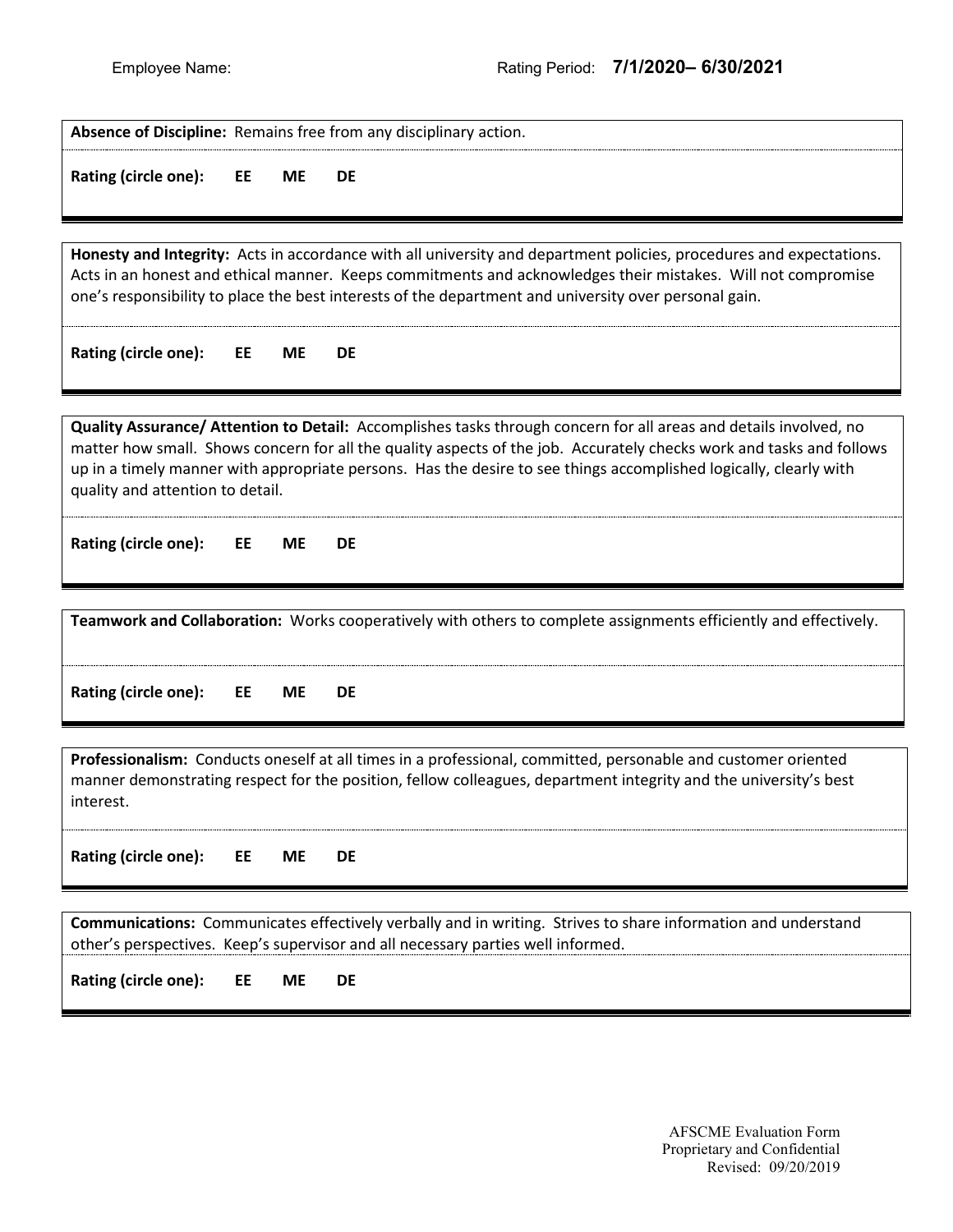**Civility:** Treats others with respect and dignity, values diversity in the work place.

**Rating (circle one): EE ME DE**

**Accountable for Tools and Work Space**: Is responsible and accountable for the security and maintenance of the tools needed in their trade or job. Ensures work area is clean and well maintained. Is safety conscious and adheres to all safety regulations.

**Rating (circle one): EE ME DE**

#### *Forepersons and Supervisors Only (next four expectations)*

**Supervisory 1**: **Assign and Track Work Tasks**: Effectively prioritize, schedule, assign and oversee completion of all required work in a quality, timely and cost effective fashion. Initiate and update required tasks and clearly document actions taken.

**Rating (circle one): EE ME DE NA**

**Supervisory 2: Order Supplies & Materials:** Evaluate and determine required materials, supplies and tools necessary to perform job functions; Request and order these items by means of established procedures and systems while remaining within budgeted cost.

**Rating (circle one): EE ME DE NA**

**Supervisory 3: Schedule and Account for Staff:** Effectively assign staff as needed to complete work assignments; use Time Clock Plus to account for staff and for first level leave time approval.

**Rating (circle one): EE ME DE NA**

**Supervisory 4: Lead and Train Staff:** Use effective interpersonal styles to influence and motivate others. Work with other supervisors and managers to coordinate daily activities of the organization. Effectively train employees in various types of work procedures, methods, equipment use, proper care and safety programs.

**Rating (circle one): EE ME DE NA**

AFSCME Evaluation Form Proprietary and Confidential Revised: 09/20/2019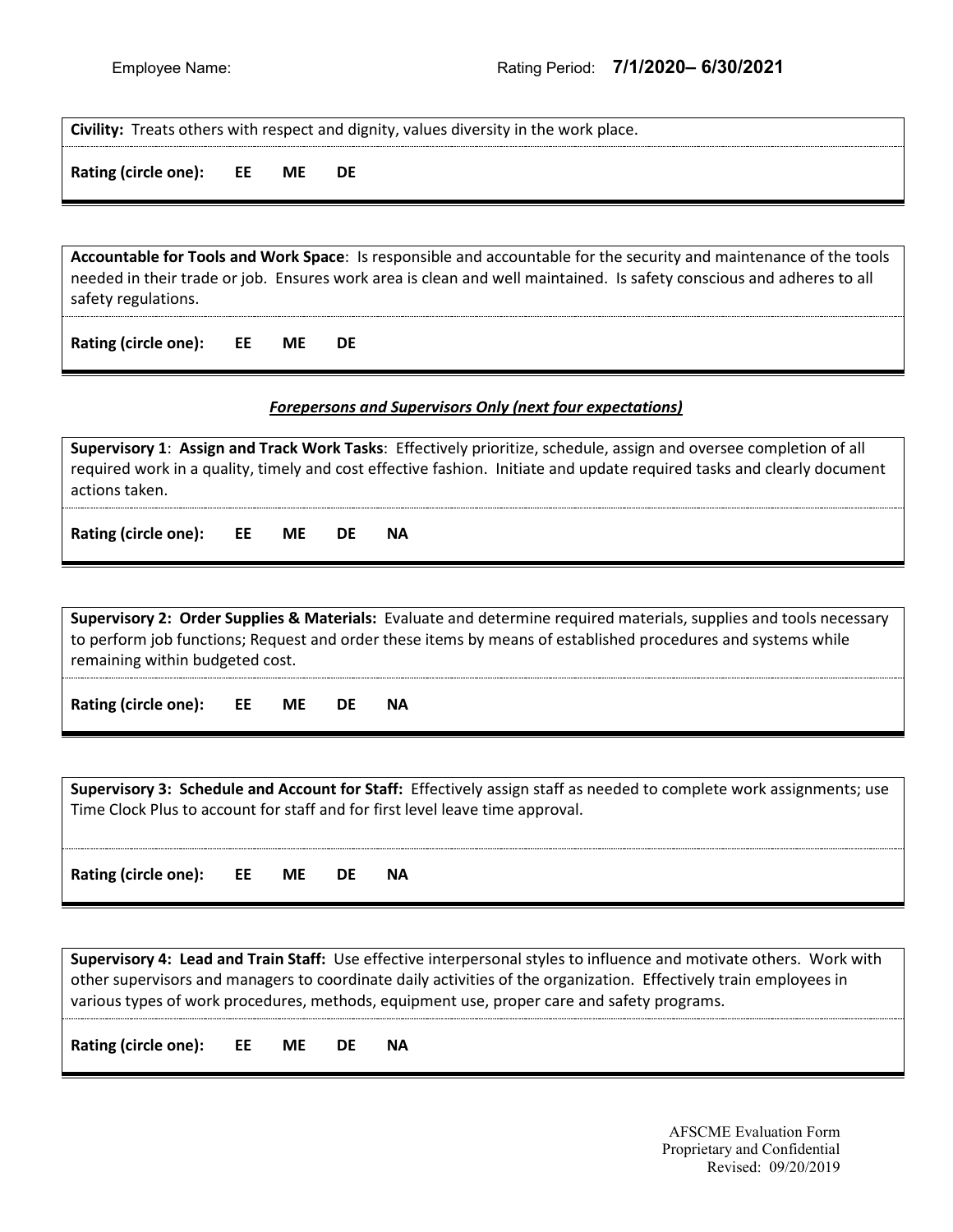#### *SUMMARY COMMENTS and RATING OF OVERALL PERFORMANCE*

| <b>Overall Rating (circle one):</b>                                                                        | EE<br><b>ME</b> | DE |  |  |  |  |
|------------------------------------------------------------------------------------------------------------|-----------------|----|--|--|--|--|
| Summarize and Comment on the employee's overall job performance:<br>(Required for EE or DE Overall Rating) |                 |    |  |  |  |  |
|                                                                                                            |                 |    |  |  |  |  |
|                                                                                                            |                 |    |  |  |  |  |
|                                                                                                            |                 |    |  |  |  |  |
|                                                                                                            |                 |    |  |  |  |  |
|                                                                                                            |                 |    |  |  |  |  |
|                                                                                                            |                 |    |  |  |  |  |
|                                                                                                            |                 |    |  |  |  |  |
|                                                                                                            |                 |    |  |  |  |  |
|                                                                                                            |                 |    |  |  |  |  |